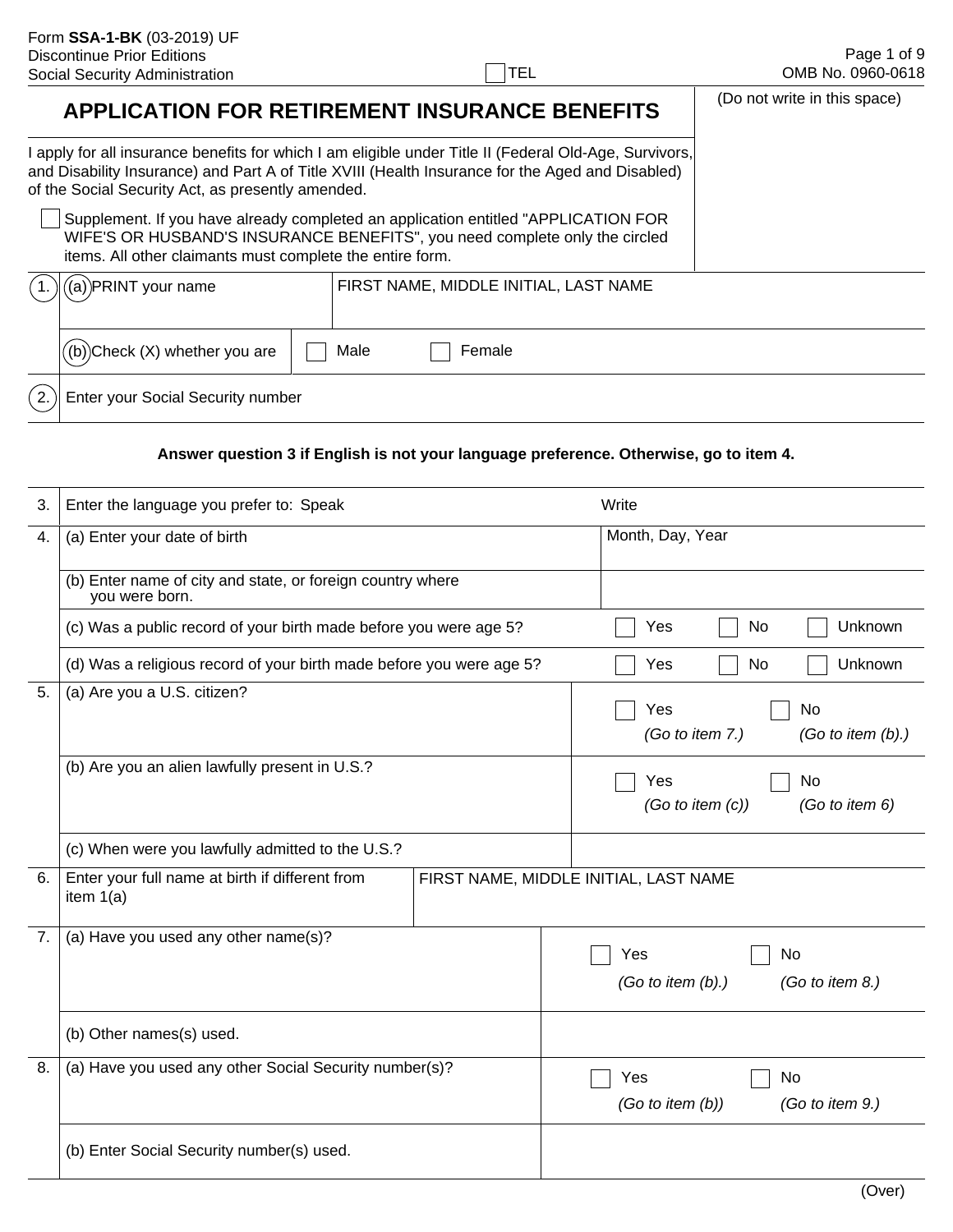| 9.   | (a) Are you, or during the past 14 months have you been,<br>unable to work because of illnesses, injuries or conditions?                                                                                              | Yes                                             | No                                                                                      |
|------|-----------------------------------------------------------------------------------------------------------------------------------------------------------------------------------------------------------------------|-------------------------------------------------|-----------------------------------------------------------------------------------------|
|      | (b) If "Yes", enter the date you became unable to work.                                                                                                                                                               | MONTH, DAY, YEAR                                |                                                                                         |
| 10.  | (a) Have you (or has someone on your behalf) ever filed an<br>application for Social Security, Supplemental Security<br>Income, or hospital or medical insurance under Medicare?                                      | Yes<br>(If "Yes,"<br>answer (b)<br>and $(c)$ .) | Unknown<br>No<br>$($ f "No," go<br>(If "Unknown,"<br>to item $11.$ )<br>go to item 11.) |
|      | (b) Enter name of person(s) on whose Social Security record<br>you filed other application.                                                                                                                           | FIRST NAME, MIDDLE INITIAL, LAST NAME           |                                                                                         |
|      | (c) Enter Social Security number(s) of person named in (b).<br>(If unknown, so indicate.)                                                                                                                             |                                                 |                                                                                         |
| (11) | (a) Were you in the active military or naval service (including<br>Reserve or National Guard active duty or active duty for<br>training) after September 7, 1939 and before 1968?                                     | Yes<br>(If "Yes," answer<br>$(b)$ and $(c)$ .)  | No<br>$($ f "No," go<br>to item $12.$ )                                                 |
|      | (b) Enter date(s) of service                                                                                                                                                                                          | Month, Year<br>From:                            | Month, Year<br>To:                                                                      |
|      | (c) Have you <u>ever</u> been (or will you be) eligible for monthly benefits<br>from a military or civilian Federal agency? (Include Veterans<br>Administration benefits only if you waived Military retirement pay). | Yes                                             | No                                                                                      |
| 12.  | Did you or your spouse (or prior spouse) work in the railroad industry<br>for 5 years or more?                                                                                                                        | Yes                                             | No                                                                                      |
| 13.  | (a) Do you (or your spouse) have Social Security credits (for example<br>based on work or residence) under another country's Social<br>Security system?                                                               | Yes<br>(If "Yes,"<br>answer (b)<br>and $(c)$ .) | <b>No</b><br>$($ If "No," go<br>to item $14.$ )                                         |
|      | (b) List the country(ies):                                                                                                                                                                                            |                                                 |                                                                                         |
|      | (c) Are you (or your spouse) filing for foreign Social Security benefits?                                                                                                                                             | Yes                                             | No                                                                                      |
|      | Answer question 14 only if you were born January 2, 1924, or later. Otherwise go on to question 15.                                                                                                                   |                                                 |                                                                                         |
|      | (a) Are you entitled to, or do you expect to be entitled to, a pension or<br>annuity (or a lump sum in place of a pension or annuity) based on your<br>work after 1956 not covered by Social Security?                | Yes                                             | No<br>(If "Yes,"<br>(If "No," go on<br>to item $15.$ )<br>answer (b)<br>and $(c)$ .)    |
|      | (b) I became entitled, or expect to become entitled, beginning                                                                                                                                                        |                                                 | <b>MONTH</b><br><b>YEAR</b>                                                             |
|      | (c) I became eligible, or expect to become eligible, beginning                                                                                                                                                        |                                                 | <b>MONTH</b><br><b>YEAR</b>                                                             |
|      |                                                                                                                                                                                                                       |                                                 |                                                                                         |

I agree to promptly notify the Social Security Administration if I become entitled to a pension, an annuity, or a lump sum payment based on my employment not covered by Social Security, or if such pension or annuity stops.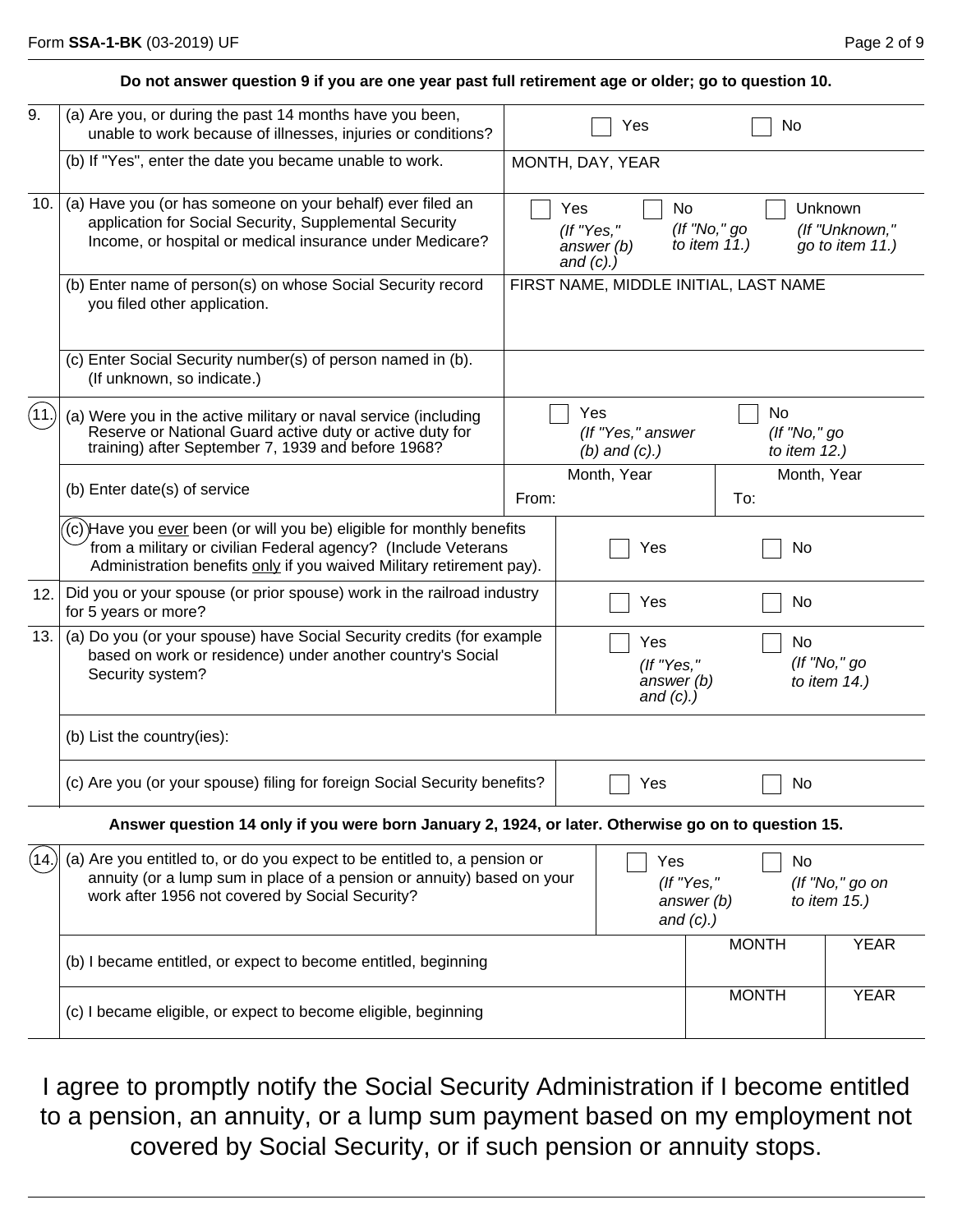|  |  |  | Form <b>SSA-1-BK</b> (03-2019) UF |  |
|--|--|--|-----------------------------------|--|
|--|--|--|-----------------------------------|--|

| 15.                                                                                                                                                       | Have you been married?                                                                                                                    |  | Yes<br>(If "Yes," answer item 16.)                                          | No                                                                                                                                                                                                                                                                                                                                                              |  |  |  |
|-----------------------------------------------------------------------------------------------------------------------------------------------------------|-------------------------------------------------------------------------------------------------------------------------------------------|--|-----------------------------------------------------------------------------|-----------------------------------------------------------------------------------------------------------------------------------------------------------------------------------------------------------------------------------------------------------------------------------------------------------------------------------------------------------------|--|--|--|
|                                                                                                                                                           |                                                                                                                                           |  |                                                                             | (If "No," go to item $17$ .)                                                                                                                                                                                                                                                                                                                                    |  |  |  |
| 16.                                                                                                                                                       | (a) Give the following information about your current marriage. If not currently married, write "None"<br>Go on to item 16(b).            |  |                                                                             |                                                                                                                                                                                                                                                                                                                                                                 |  |  |  |
|                                                                                                                                                           | Spouse's name (including maiden name)                                                                                                     |  | When (Month, day, year)                                                     | Where (Name of City and State)                                                                                                                                                                                                                                                                                                                                  |  |  |  |
|                                                                                                                                                           | How marriage ended (If still in effect, write                                                                                             |  | When (Month, day, year)                                                     | Where (Name of City and State)                                                                                                                                                                                                                                                                                                                                  |  |  |  |
|                                                                                                                                                           | "Not Ended.")                                                                                                                             |  |                                                                             |                                                                                                                                                                                                                                                                                                                                                                 |  |  |  |
|                                                                                                                                                           |                                                                                                                                           |  |                                                                             |                                                                                                                                                                                                                                                                                                                                                                 |  |  |  |
|                                                                                                                                                           | Marriage performed by:<br>Clergyman or public official                                                                                    |  | Spouse's date of birth (or age)                                             | If spouse deceased, give date of death                                                                                                                                                                                                                                                                                                                          |  |  |  |
|                                                                                                                                                           | Other (Explain in "Remarks")                                                                                                              |  |                                                                             |                                                                                                                                                                                                                                                                                                                                                                 |  |  |  |
|                                                                                                                                                           | Spouse's Social Security number (If none or unknown, so indicate)                                                                         |  |                                                                             |                                                                                                                                                                                                                                                                                                                                                                 |  |  |  |
|                                                                                                                                                           | (b) Enter information about any other marriage if you:                                                                                    |  |                                                                             |                                                                                                                                                                                                                                                                                                                                                                 |  |  |  |
|                                                                                                                                                           | • Had a marriage that lasted at least 10 years; or<br>• Had a marriage that ended due to death of your spouse, regardless of duration; or |  |                                                                             |                                                                                                                                                                                                                                                                                                                                                                 |  |  |  |
|                                                                                                                                                           | combined period of marriage totaled 10 years or more.                                                                                     |  |                                                                             | . Were divorced, remarried the same individual within the year immediately following the year of the divorce, and the                                                                                                                                                                                                                                           |  |  |  |
|                                                                                                                                                           |                                                                                                                                           |  |                                                                             | Use the "Remarks" space to enter the additional marriage information. If none, write "None." Go on to item 16 (c) if you have<br>a child(ren) who is under age 16 or disabled or handicapped (age 16 or over and disability began before age 22); and you are divorced from the child's other parent, who is now deceased, and the marriage lasted less than 10 |  |  |  |
|                                                                                                                                                           | Spouse's name (including maiden name)                                                                                                     |  | When (Month, day, year)                                                     | Where (Name of City and State)                                                                                                                                                                                                                                                                                                                                  |  |  |  |
|                                                                                                                                                           | How marriage ended                                                                                                                        |  | When (Month, day, year)                                                     | Where (Name of City and State)                                                                                                                                                                                                                                                                                                                                  |  |  |  |
|                                                                                                                                                           | Marriage performed by:<br>Clergyman or public official<br>Other (Explain in "Remarks")                                                    |  | Spouse's date of birth (or age)                                             | If spouse deceased, give date of death                                                                                                                                                                                                                                                                                                                          |  |  |  |
| Spouse's Social Security number (If none or unknown, so indicate)                                                                                         |                                                                                                                                           |  |                                                                             |                                                                                                                                                                                                                                                                                                                                                                 |  |  |  |
|                                                                                                                                                           | (c) Enter information about any marriage if you:                                                                                          |  |                                                                             |                                                                                                                                                                                                                                                                                                                                                                 |  |  |  |
|                                                                                                                                                           | • Have a child(ren) who is under age 16 or disabled or handicapped (age 16 or over and disability began                                   |  |                                                                             |                                                                                                                                                                                                                                                                                                                                                                 |  |  |  |
|                                                                                                                                                           | before age 22); and                                                                                                                       |  |                                                                             |                                                                                                                                                                                                                                                                                                                                                                 |  |  |  |
| . Were married for less than 10 years to the child's mother or father, who is now deceased; and<br>• The marriage ended in divorce If none, write "None." |                                                                                                                                           |  |                                                                             |                                                                                                                                                                                                                                                                                                                                                                 |  |  |  |
|                                                                                                                                                           | To whom married                                                                                                                           |  | When (Month, day, year)                                                     | Where (Name of City and State)                                                                                                                                                                                                                                                                                                                                  |  |  |  |
|                                                                                                                                                           |                                                                                                                                           |  |                                                                             |                                                                                                                                                                                                                                                                                                                                                                 |  |  |  |
|                                                                                                                                                           | How marriage ended                                                                                                                        |  | When (Month, day, year)                                                     | Where (Name of City and State)                                                                                                                                                                                                                                                                                                                                  |  |  |  |
|                                                                                                                                                           | Marriage performed by:<br>Clergyman or public official                                                                                    |  | Spouse's date of birth (or age)                                             | If spouse deceased, give date of death                                                                                                                                                                                                                                                                                                                          |  |  |  |
|                                                                                                                                                           | Other (Explain in "Remarks")                                                                                                              |  |                                                                             |                                                                                                                                                                                                                                                                                                                                                                 |  |  |  |
|                                                                                                                                                           | Spouse's Social Security number (If none or unknown, so indicate)                                                                         |  |                                                                             |                                                                                                                                                                                                                                                                                                                                                                 |  |  |  |
|                                                                                                                                                           |                                                                                                                                           |  | Use the 'Remarks' space on page 6 for marriage continuation or explanation. |                                                                                                                                                                                                                                                                                                                                                                 |  |  |  |
|                                                                                                                                                           |                                                                                                                                           |  |                                                                             |                                                                                                                                                                                                                                                                                                                                                                 |  |  |  |

**If your claim for retirement benefits is approved, your children (including adopted children and stepchildren) or dependent grandchildren (including step grandchildren) may be eligible for benefits based on your earnings record.**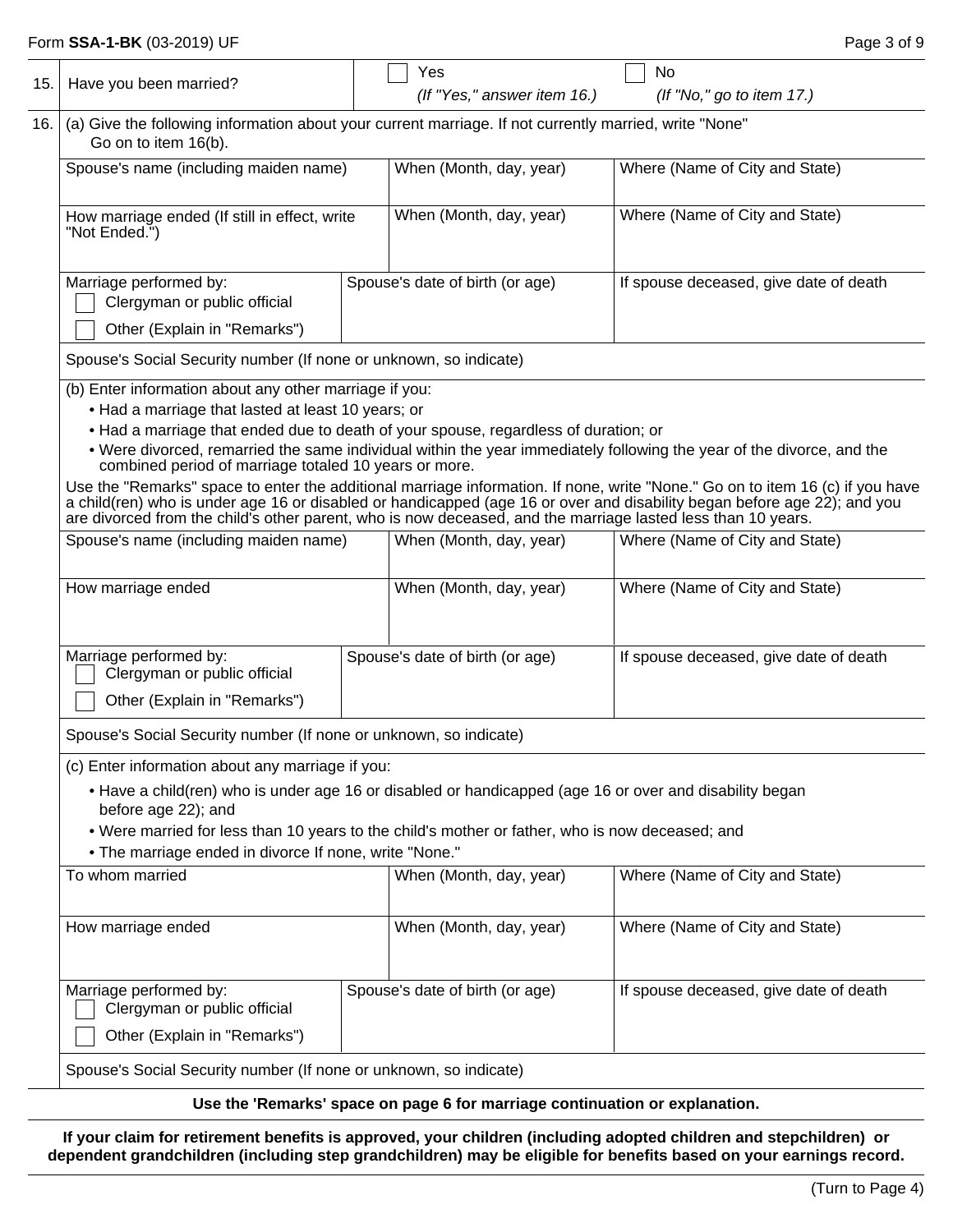|  |  |  | Form SSA-1-BK (03-2019) UF |  |
|--|--|--|----------------------------|--|
|--|--|--|----------------------------|--|

| (17)                                                                                                              | • UNDER AGE 18                                                     | List below FULL NAME OF ALL your children (including adopted children, and stepchildren) or dependent grandchildren<br>(including step grandchildren) who are now or were in the past 6 months UNMARRIED and:<br>• AGE 18 TO 19 AND ATTENDING SECONDARY SCHOOL OR ELEMENTARY<br><b>SCHOOL FULL-TIME</b> |  |           |                                  |                               |                                                                                               |                                   |  |
|-------------------------------------------------------------------------------------------------------------------|--------------------------------------------------------------------|---------------------------------------------------------------------------------------------------------------------------------------------------------------------------------------------------------------------------------------------------------------------------------------------------------|--|-----------|----------------------------------|-------------------------------|-----------------------------------------------------------------------------------------------|-----------------------------------|--|
|                                                                                                                   |                                                                    | . DISABLED OR HANDICAPPED (age 18 or over and disability began before age 22)                                                                                                                                                                                                                           |  |           |                                  |                               |                                                                                               |                                   |  |
|                                                                                                                   |                                                                    | Also list any student who is between the ages of 18 to 23 if such student was both: 1. Previously entitled to Social Security<br>benefits on any Social Security record for August 1981; and 2. In full-time attendance at a post-secondary school.                                                     |  |           |                                  |                               |                                                                                               |                                   |  |
|                                                                                                                   |                                                                    | (IF THERE ARE NO SUCH CHILDREN, WRITE "NONE" BELOW AND GO ON TO ITEM 18.)                                                                                                                                                                                                                               |  |           |                                  |                               |                                                                                               |                                   |  |
|                                                                                                                   |                                                                    |                                                                                                                                                                                                                                                                                                         |  |           |                                  |                               |                                                                                               |                                   |  |
|                                                                                                                   |                                                                    |                                                                                                                                                                                                                                                                                                         |  |           |                                  |                               |                                                                                               |                                   |  |
|                                                                                                                   |                                                                    |                                                                                                                                                                                                                                                                                                         |  |           |                                  |                               |                                                                                               |                                   |  |
|                                                                                                                   |                                                                    |                                                                                                                                                                                                                                                                                                         |  |           |                                  |                               |                                                                                               |                                   |  |
| 18.1                                                                                                              | Security in all years from 1978 through last year?                 | (a) Did you have wages or self-employment income covered under Social                                                                                                                                                                                                                                   |  | Yes       | (If "Yes," go<br>to item $19.$ ) | No.                           | (If "No," answer<br>item $(b)$ .)                                                             |                                   |  |
|                                                                                                                   |                                                                    | (b) List the years from 1978 through last year in which you did not have<br>wages or self-employment income covered under Social Security.                                                                                                                                                              |  |           |                                  |                               |                                                                                               |                                   |  |
| (19)                                                                                                              |                                                                    | Enter below the names and addresses of all the persons, companies, or government agencies for whom you have worked<br>this year, last year, and the year before last. IF NONE, WRITE "NONE" BELOW AND GO ON TO ITEM 20.                                                                                 |  |           |                                  |                               |                                                                                               |                                   |  |
| NAME AND ADDRESS OF EMPLOYER<br>(If you had more than one employer, please list them in order beginning with your |                                                                    |                                                                                                                                                                                                                                                                                                         |  |           |                                  | Work Began                    | <b>Work Ended</b><br>(If still working,<br>show "Not Ended")                                  |                                   |  |
|                                                                                                                   |                                                                    | last (most recent) employer.)                                                                                                                                                                                                                                                                           |  | Month     |                                  | Year                          | Month                                                                                         | Year                              |  |
|                                                                                                                   |                                                                    |                                                                                                                                                                                                                                                                                                         |  |           |                                  |                               |                                                                                               |                                   |  |
|                                                                                                                   |                                                                    |                                                                                                                                                                                                                                                                                                         |  |           |                                  |                               |                                                                                               |                                   |  |
|                                                                                                                   |                                                                    |                                                                                                                                                                                                                                                                                                         |  |           |                                  |                               |                                                                                               |                                   |  |
|                                                                                                                   |                                                                    |                                                                                                                                                                                                                                                                                                         |  |           |                                  |                               |                                                                                               |                                   |  |
|                                                                                                                   |                                                                    |                                                                                                                                                                                                                                                                                                         |  |           |                                  |                               |                                                                                               |                                   |  |
|                                                                                                                   | (If you need more space, use "Remarks".)                           |                                                                                                                                                                                                                                                                                                         |  |           |                                  |                               |                                                                                               |                                   |  |
| (20)                                                                                                              |                                                                    | THIS ITEM MUST BE COMPLETED, EVEN IF YOU ARE AN EMPLOYEE.                                                                                                                                                                                                                                               |  |           |                                  | Yes                           |                                                                                               | No                                |  |
|                                                                                                                   | (a) Were you self-employed this year and/or last year?             |                                                                                                                                                                                                                                                                                                         |  |           |                                  | (If "Yes,"<br>answer $(b)$ .) |                                                                                               | $($ f "No," go<br>to item $21.$ ) |  |
|                                                                                                                   | (b) Check the year or years in<br>which you were self-<br>employed | In what kind of trade or business were you self-employed?<br>(For example, storekeeper, farmer, physician)                                                                                                                                                                                              |  |           |                                  |                               | Were your net earnings from<br>your trade or business \$400 or<br>more? (Check "Yes" or "No") |                                   |  |
|                                                                                                                   | This Year                                                          |                                                                                                                                                                                                                                                                                                         |  |           |                                  | Yes                           |                                                                                               | No                                |  |
|                                                                                                                   | Last Year                                                          |                                                                                                                                                                                                                                                                                                         |  |           |                                  | Yes                           |                                                                                               | No                                |  |
| 21.                                                                                                               | (a) How much were your total earnings last year?                   |                                                                                                                                                                                                                                                                                                         |  | Amount \$ |                                  |                               |                                                                                               |                                   |  |
|                                                                                                                   | earn more than *\$                                                 | (b) Place an "X" in each block for EACH MONTH of last year in which you did not<br>in wages, and did not perform substantial                                                                                                                                                                            |  |           |                                  | <b>NONE</b>                   |                                                                                               | <b>ALL</b>                        |  |
|                                                                                                                   |                                                                    | services in self-employment. These months are exempt months. If no months<br>were exempt months, place an "X" in "NONE". If all months were exempt months,                                                                                                                                              |  |           | Jan.                             | Feb.                          | Mar.                                                                                          | Apr.                              |  |
|                                                                                                                   | place an "X" in "ALL".                                             |                                                                                                                                                                                                                                                                                                         |  |           | May                              | Jun.                          | Jul.                                                                                          | Aug.                              |  |
|                                                                                                                   | Affects Your Benefits".                                            | *Enter the appropriate monthly limit after reading the instructions, "How Work                                                                                                                                                                                                                          |  |           | Sept.                            | Oct.                          | Nov.                                                                                          | Dec.                              |  |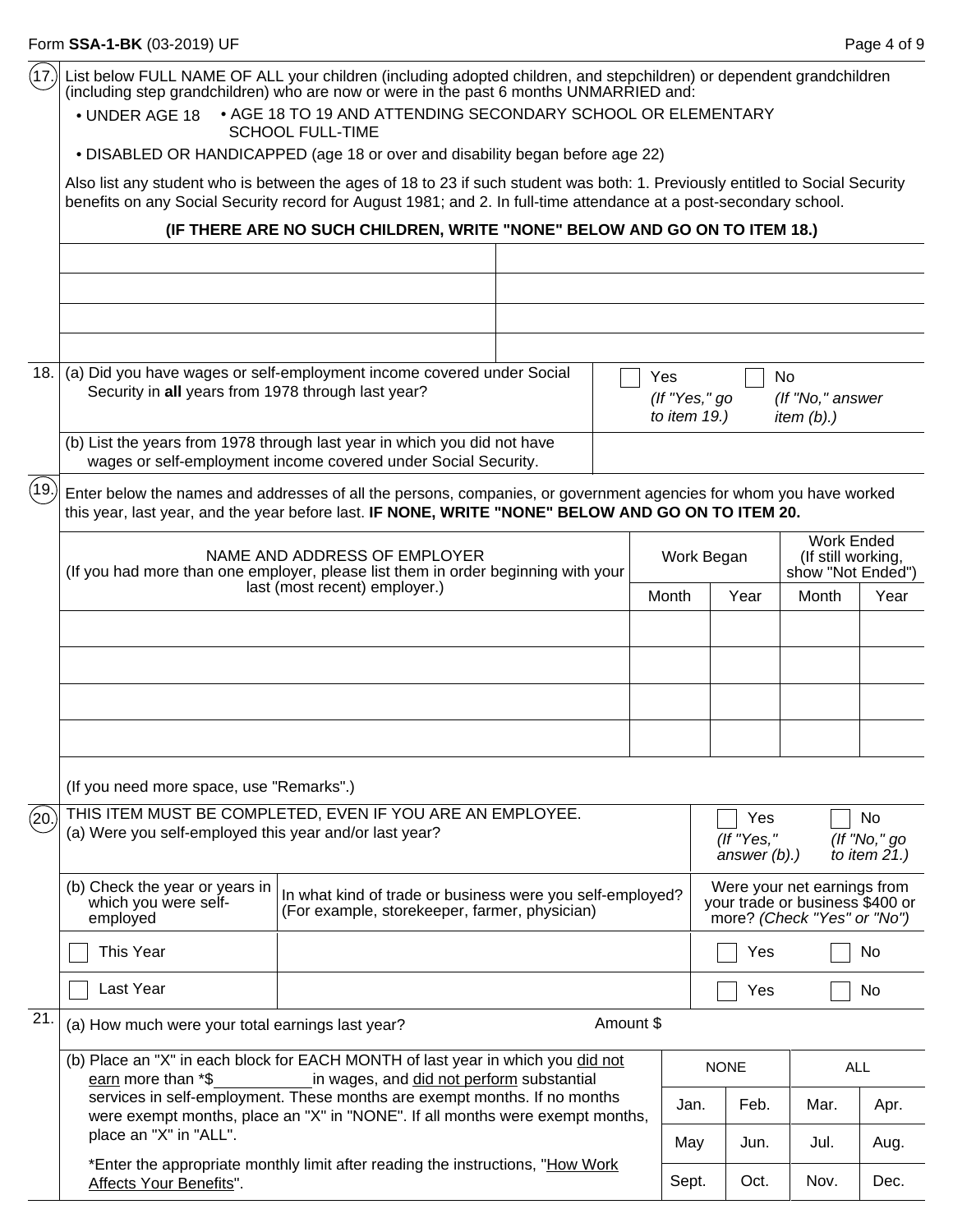| Form <b>SSA-1-BK</b> (03-2019) UF |
|-----------------------------------|
|-----------------------------------|

|     | Form SSA-1-BK (03-2019) UF                                                                                                                                                                                                                                                  |             |             |            | Page 5 of 9 |
|-----|-----------------------------------------------------------------------------------------------------------------------------------------------------------------------------------------------------------------------------------------------------------------------------|-------------|-------------|------------|-------------|
| 22. | (a) How much do you expect your total earnings to be this year?<br>Amount \$                                                                                                                                                                                                |             |             |            |             |
|     | (b) Place an "X" in each block for EACH MONTH of this year in which you did not or<br>in wages, and did not or will not perform<br>will not earn more than *\$                                                                                                              | <b>NONE</b> |             |            | <b>ALL</b>  |
|     | substantial services in self-employment. These months are exempt months. If no<br>months are or will be exempt months, place an "X" in "NONE". If all months are or                                                                                                         | Jan.        | Feb.        | Mar.       | Apr.        |
|     | will be exempt months, place an "X" in "ALL".                                                                                                                                                                                                                               | May         | Jun.        | Jul.       | Aug.        |
|     | *Enter the appropriate monthly limit after reading the instructions, "How Work<br>Affects Your Benefits".                                                                                                                                                                   | Sept.       | Oct.        | Nov.       | Dec.        |
|     | Answer this item ONLY if you are now in the last 4 months of your taxable year (Sept., Oct., Nov., and Dec., if your<br>taxable year is a calendar year).                                                                                                                   |             |             |            |             |
| 23. | (a) How much do you expect to earn next year?<br>Amount \$                                                                                                                                                                                                                  |             |             |            |             |
|     | (b) Place an "X" in each block for EACH MONTH of next year in which you do not<br>in wages, and do not expect to perform<br>expect to earn more than *\$                                                                                                                    |             | <b>NONE</b> | <b>ALL</b> |             |
|     | substantial services in self-employment. These months will be exempt months.<br>If no months are expected to be exempt months, place an "X" in "NONE". If all<br>months are expected to be exempt months, place an "X" in "ALL".                                            |             | Feb.        | Mar.       | Apr.        |
|     |                                                                                                                                                                                                                                                                             |             | Jun.        | Jul.       | Aug.        |
|     | *Enter the appropriate monthly limit after reading the instructions, "How Work<br>Affects Your Benefits".                                                                                                                                                                   | Sept.       | Oct.        | Nov.       | Dec.        |
| 24. | If you use a fiscal year, that is, a taxable year that does not end December 31 (with income tax return due April 15), enter                                                                                                                                                |             |             |            |             |
|     | here the month your fiscal year ends.<br>(Month)                                                                                                                                                                                                                            |             |             |            |             |
|     | DO NOT ANSWER ITEM 25 IF YOU ARE FULL RETIREMENT AGE AND 6 MONTHS OR OLDER. YOU MAY HAVE MORE<br>FILING OPTIONS; A SOCIAL SECURITY REPRESENTATIVE WILL CONTACT YOU TO DISCUSS ADDITIONAL<br>INFORMATION THAT MAY HELP YOU DECIDE WHEN TO START YOUR BENEFIT. GO TO ITEM 26. |             |             |            |             |
|     | PLEASE READ CAREFULLY THE INFORMATION ON THE BOTTOM OF PAGE 9<br>AND ANSWER ONE OF THE FOLLOWING ITEMS:                                                                                                                                                                     |             |             |            |             |
| 25. | I want benefits beginning with the earliest possible month, and will accept an age-related reduction.<br>(a)                                                                                                                                                                |             |             |            |             |
|     | (b)   I am full retirement age (or will be within 12 months), and want benefits beginning with the earliest possible month<br>providing there is no permanent reduction in my ongoing monthly benefits.                                                                     |             |             |            |             |
|     | $(c)$   want benefits beginning with                                                                                                                                                                                                                                        |             |             |            |             |
|     | <b>MEDICARE INFORMATION</b>                                                                                                                                                                                                                                                 |             |             |            |             |
|     | If this claim is approved and you are still entitled to benefits at age 65, or you are within 3 months of age 65 or older you could                                                                                                                                         |             |             |            |             |

automatically receive Medicare Part A (Hospital Insurance) and Medicare Part B (Medical Insurance) coverage at age 65. If you live in Puerto Rico or a foreign country, you are not eligible for automatic enrollment in Medicare Part B, and you will need to contact Social Security to request enrollment.

## **COMPLETE ITEM 26 ONLY IF YOU ARE WITHIN 3 MONTHS OF AGE 65 OR OLDER**

Medicare Part B (Medical Insurance) helps cover doctor's services and outpatient care. It also covers some other services that Medicare Part A does not cover, such as some of the services of physical and occupational therapists and some home health care. If you enroll in Medicare Part B, you will have to pay a monthly premium. The amount of your premium will be determined when your coverage begins. In some cases, your premium may be higher based on information about your income we receive from the Internal Revenue Service. Your premiums will be deducted from any monthly Social Security, Railroad Retirement, or Office of Personnel Management benefits you receive. If you do not receive any of these benefits, you will get a letter explaining how to pay your premiums. You will also get a letter if there is any change in the amount of your premium.

If you do not sign up for Part B when you are first eligible, you may have to pay a late enrollment penalty for as long as you have Part B. Your monthly premium for Part B may go up 10% for each full 12-month period that you could have had Part B, but did not sign up for it. Also, you may have to wait until the General Enrollment Period (January 1 to March 31) to enroll in Part B, and coverage will start July 1 of that year.

You can also enroll in a Medicare prescription drug plan (Part D). To learn more about the Medicare prescription drug plans and when you can enroll, visit <u>www.medicare.gov</u> or call 1-800-MEDICARE (1-800-633-4227; TTY 1-877-486-2048). Medicare can also tell you about agencies in your area that can help you choose your prescription drug coverage. The amount of your premium varies based on the prescription drug plan provider. The amount you pay for Part D coverage may be higher than the listed plan premium, based on information about your income we receive from the Internal Revenue Service.

If you have limited income and resources, we encourage you to apply for the Extra Help that is available to assist you with Medicare prescription drug costs. The Extra Help can pay the monthly premiums, annual deductibles, and prescription copayments. To learn more or apply, please visit www.socialsecurity.gov, call 1-800-772-1213 (TTY 1-800-325-0778) or visit the nearest Social Security office.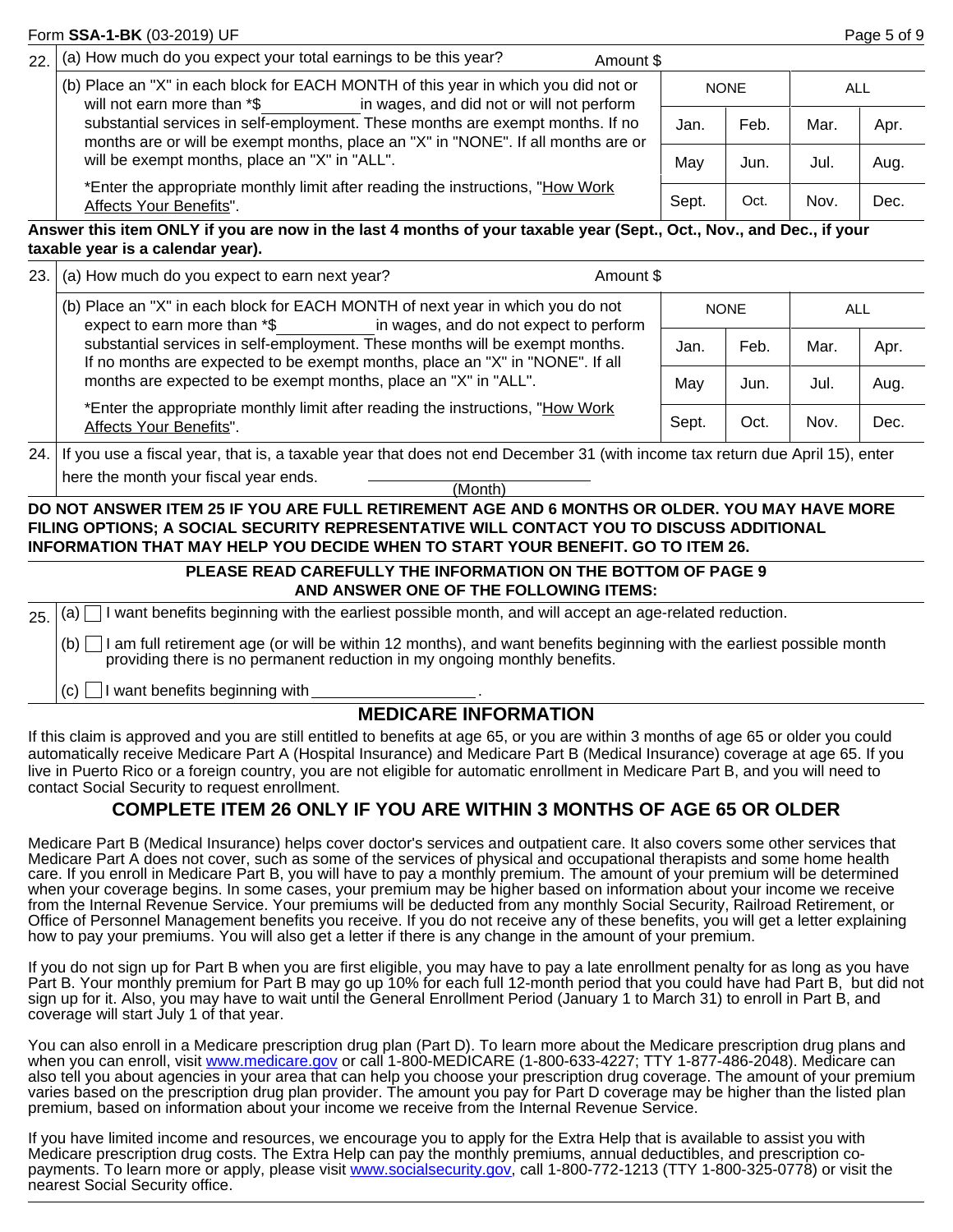|     | Form SSA-1-BK (03-2019) UF                                                                                                 |     |    | Page 6 of 9 |
|-----|----------------------------------------------------------------------------------------------------------------------------|-----|----|-------------|
| 26. | Do you want to enroll in Medicare Part B (Medical insurance)?                                                              | Yes | No |             |
| 27. | If you are within 2 months of age 65 or older, blind or disabled,<br>do you want to file for Supplemental Security Income? | Yes | No |             |
|     | REMARKS (You may use this space for any explanations. If you need more space, attach a separate sheet.)                    |     |    |             |
|     |                                                                                                                            |     |    |             |
|     |                                                                                                                            |     |    |             |
|     |                                                                                                                            |     |    |             |
|     |                                                                                                                            |     |    |             |
|     |                                                                                                                            |     |    |             |
|     |                                                                                                                            |     |    |             |
|     |                                                                                                                            |     |    |             |
|     |                                                                                                                            |     |    |             |
|     |                                                                                                                            |     |    |             |
|     |                                                                                                                            |     |    |             |
|     |                                                                                                                            |     |    |             |
|     |                                                                                                                            |     |    |             |
|     |                                                                                                                            |     |    |             |
|     |                                                                                                                            |     |    |             |
|     |                                                                                                                            |     |    |             |
|     |                                                                                                                            |     |    |             |
|     |                                                                                                                            |     |    |             |
|     |                                                                                                                            |     |    |             |
|     |                                                                                                                            |     |    |             |
|     |                                                                                                                            |     |    |             |
|     |                                                                                                                            |     |    |             |
|     |                                                                                                                            |     |    |             |
|     |                                                                                                                            |     |    |             |
|     |                                                                                                                            |     |    |             |
|     |                                                                                                                            |     |    |             |
|     |                                                                                                                            |     |    |             |
|     |                                                                                                                            |     |    |             |
|     |                                                                                                                            |     |    |             |
|     |                                                                                                                            |     |    |             |
|     |                                                                                                                            |     |    |             |
|     |                                                                                                                            |     |    |             |
|     |                                                                                                                            |     |    |             |
|     |                                                                                                                            |     |    |             |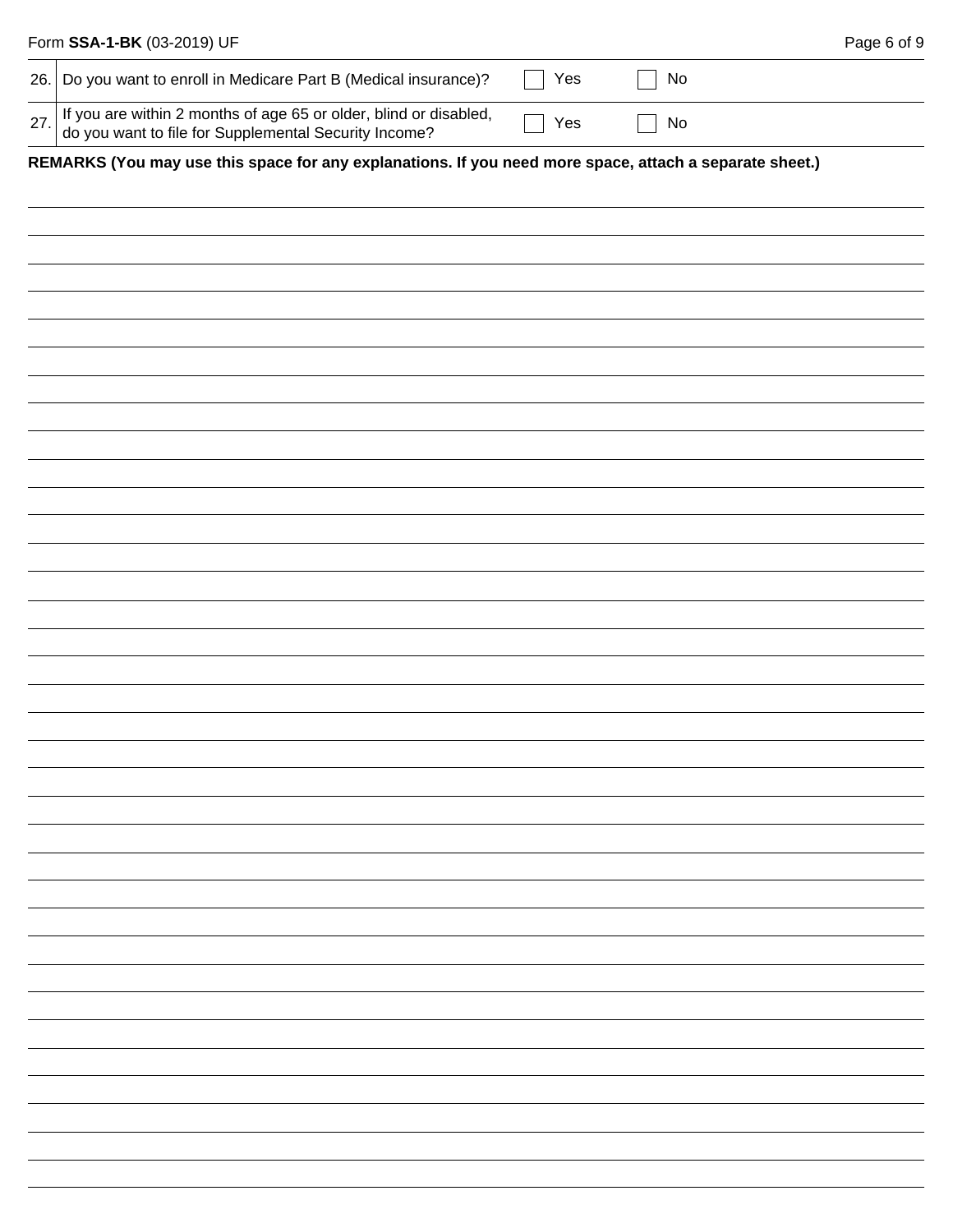**I declare under penalty of perjury that I have examined all the information on this form, and on any accompanying statements or forms, and it is true and correct to the best of my knowledge. I understand that anyone who knowingly gives a false statement about a material fact in this information, or causes someone else to do so, commits a crime and may be subject to a fine or imprisonment.**

# **SIGNATURE OF APPLICANT**

SIGNATURE *(First Name, Middle Initial, Last Name) (Write in ink.)*

| Date (Month, day, year) | Telephone number(s) at which you may be contacted during the day |
|-------------------------|------------------------------------------------------------------|
|                         |                                                                  |

## **Direct Deposit Payment Information** *(Financial Institution)*

| <b>Routing Transit Number</b>                                                        | <b>Account Number</b> | Checking | <b>Enroll in Direct Express</b> |
|--------------------------------------------------------------------------------------|-----------------------|----------|---------------------------------|
|                                                                                      |                       | Savings  | <b>Direct Deposit Refused</b>   |
| Applicant's Mailing Address (Number and street Ant No. $P \cap R$ ox or Rural Route) |                       |          |                                 |

Applicant's Mailing Address *(Number and street, Apt No., P.O. Box, or Rural Route) (Enter Residence Address in "Remarks," if different.)*

| City and State | ZIP Code | County (if any) in which you now live |
|----------------|----------|---------------------------------------|
|                |          |                                       |

Witnesses are required ONLY if this application has been signed by mark (X) above. If signed by mark (X), two witnesses who know the applicant must sign below, giving their full addresses. Also, print the applicant's name in the Signature block.

| 1. Signature of Witness                               | 2. Signature of Witness                               |
|-------------------------------------------------------|-------------------------------------------------------|
|                                                       |                                                       |
| Address (Number and Street, City, State and ZIP Code) | Address (Number and Street, City, State and ZIP Code) |
|                                                       |                                                       |
|                                                       |                                                       |
|                                                       |                                                       |
|                                                       |                                                       |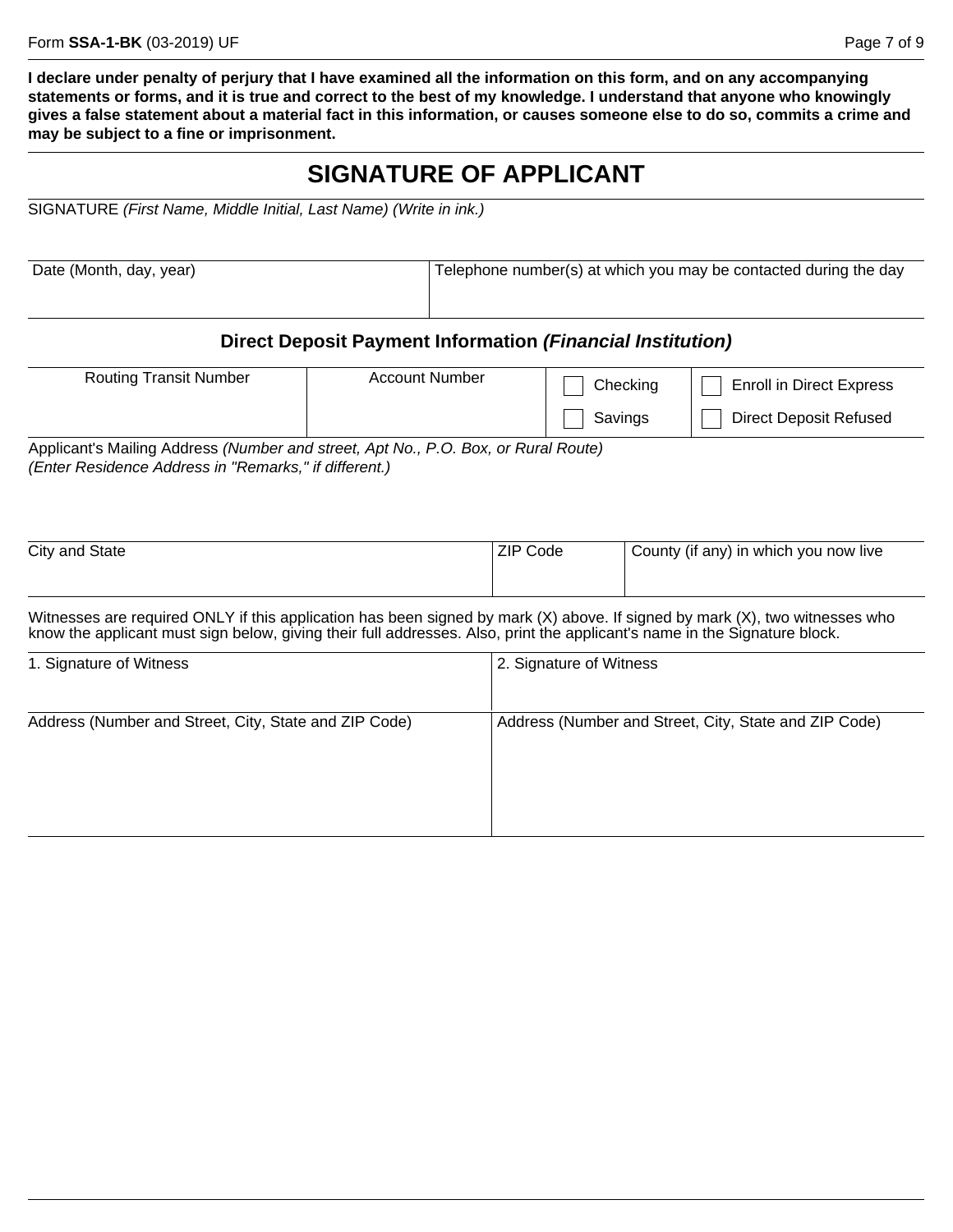# **RECEIPT FOR YOUR CLAIM FOR SOCIAL SECURITY RETIREMENT INSURANCE BENEFITS**

|                                                                                                                                                                         | <b>BEFORE YOU RECEIVE A</b>                                       | <b>SSA OFFICE</b>                         | DATE CLAIM RECEIVED                                                                                                                                                |
|-------------------------------------------------------------------------------------------------------------------------------------------------------------------------|-------------------------------------------------------------------|-------------------------------------------|--------------------------------------------------------------------------------------------------------------------------------------------------------------------|
| <b>TELEPHONE</b><br>NUMBER(S) TO<br>CALL IF YOU HAVE<br>A QUESTION OR<br>SOMETHING TO<br><b>REPORT</b>                                                                  | NOTICE OF AWARD<br><b>AFTER YOU RECEIVE A</b><br>NOTICE FOF AWARD |                                           |                                                                                                                                                                    |
| Your application for Social Security benefits has been received<br>and will be processed as quickly as possible.                                                        |                                                                   |                                           | there is some other change that may affect your claim, you - or<br>someone for you - should report the change. The changes to be<br>reported are listed on page 9. |
| You should hear from us within<br>days after you have<br>given us all the information we requested. Some claims may<br>take longer if additional information is needed. |                                                                   |                                           | Always give us your claim number when writing or telephoning<br>about your claim.                                                                                  |
| In the meantime, if you change your address, or if                                                                                                                      |                                                                   | help you.                                 | If you have any questions about your claim, we will be glad to                                                                                                     |
| <b>CLAIMANT</b>                                                                                                                                                         |                                                                   |                                           | SOCIAL SECURITY CLAIM NUMBER                                                                                                                                       |
|                                                                                                                                                                         |                                                                   | $\sim$ $\sim$ $\sim$ $\sim$ $\sim$ $\sim$ |                                                                                                                                                                    |

### **Privacy Act Statement Collection and Use of Information**

Sections 202, 205, and 223 of the Social Security Act, as amended, allow us to collect this information. Furnishing us this information is voluntary. However, failing to provide all or part of the information may prevent us from making an accurate and timely decision concerning your or a dependent's eligibility to benefit payments.

We will use the information you provide to help us determine your or a dependent's eligibility for benefit payments. We may also share the information for the following purposes, called routine uses:

- 1. To contractors and other Federal agencies, as necessary, for the purpose of assisting the Social Security Administration (SSA) in the efficient administration of its programs.
- 2. To student volunteers, individuals working under a personal services contract, and other workers who technically do not have the status of Federal employees, when they are performing work for SSA, as authorized by law, and they need access to personally identifiable information in SSA records in order to perform their assigned agency functions.

In addition, we may share this information in accordance with the Privacy Act and other Federal laws. For example, where authorized, we may use and disclose this information in computer matching programs, in which our records are compared with other records to establish or verify a person's eligibility for Federal benefit programs and for repayment of incorrect or delinquent debts under these programs.

A list of additional routine uses is available in our Privacy Act System of Records Notices (SORN) 60-0059, entitled Earnings Recording and Self-Employment Income System and 60-0089, entitled Claims Folders System. Additional information and a full listing of all our SORNs are available on our website at www.socialsecurity.gov/foia/bluebook.

**Paperwork Reduction Act Statement** - This information collection meets the requirements of 44 U.S.C. § 3507, as amended by section 2 of the Paperwork Reduction Act of 1995. You do not need to answer these questions unless we display a valid Office of Management and Budget control number. We estimate that it will take about 11 minutes to read the instructions, gather the facts, and answer the questions. **SEND OR BRING THE COMPLETED FORM TO YOUR LOCAL SOCIAL SECURITY OFFICE. You can find your local Social Security office through SSA's website at www.socialsecurity.gov. Offices are also listed under U. S. Government agencies in your telephone directory or you may call Social Security at 1-800-772-1213 (TTY 1-800-325-0778).** *You may send comments on our time estimate above to: SSA, 6401 Security Blvd, Baltimore, MD 21235-6401. Send only comments relating to our time estimate to this address, not the completed form.*